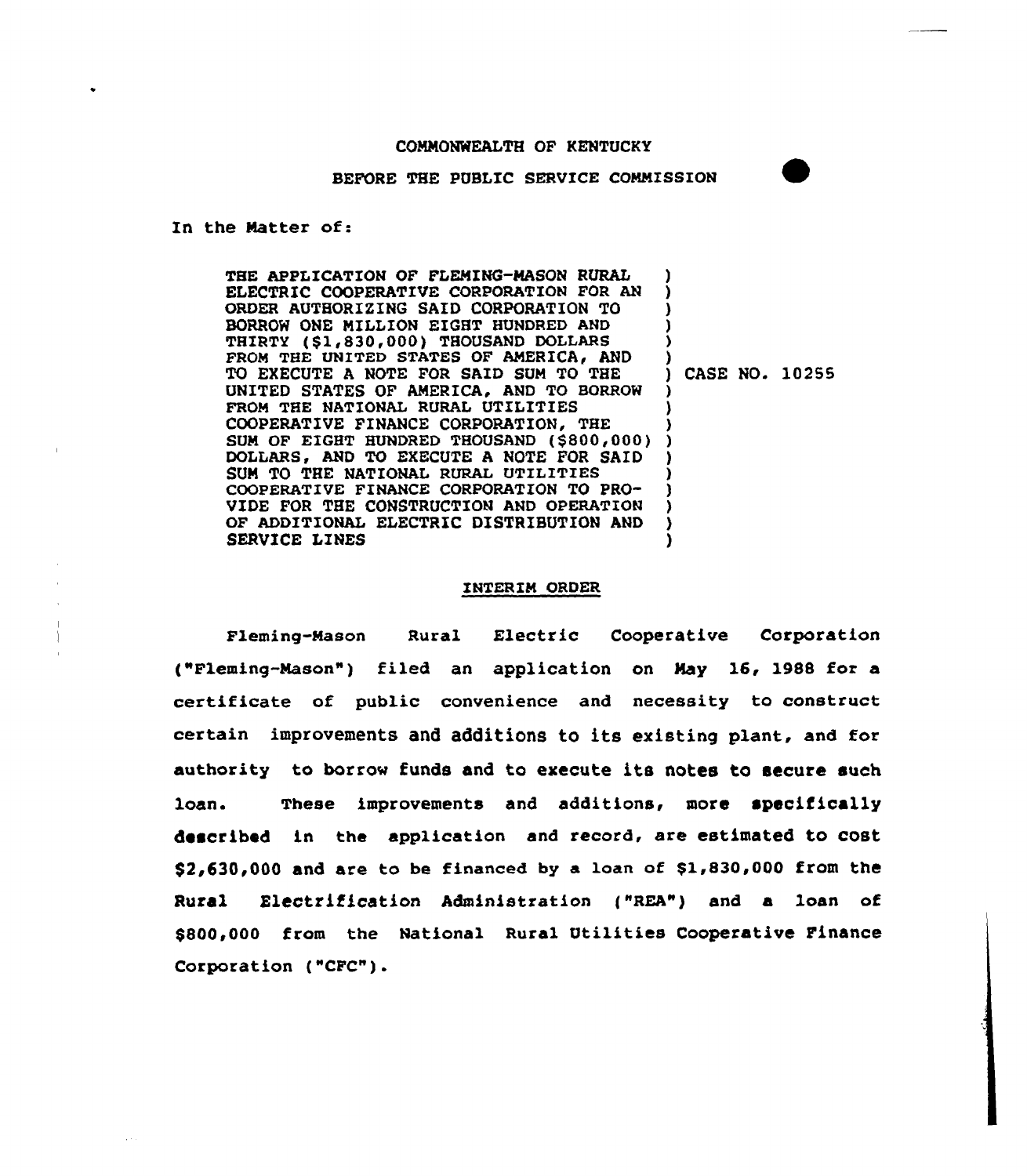The Commission believes that final action on Fleming-Mason's application for authority to borrow funds would be premature. Fleming-Mason has acknowledged that no loan agreement with either REA or CFC has yet been finalized. It further concedes that it is uncertain as to which loan program options CPC will make available. Therefore, the Commission will continue Fleming-Mason's application for authority to borrow funds until such time as these loan agreements have been finalized and filed with us.

**A** 

## FINDINGS AND ORDERS

The Commission, after consideration of the application and all evidence of record and being advised, is of the opinion and finds thats

1. Public convenience and necessity require the construction by Fleming-Mason of the improvements and additions to its existing plant as described in the application and record, and a certificate should be granted.

2. As Fleming-Mason has yet to finalize loan agreements with either REA or CFC, or to file such agreements with this Commission, good cause exists to continue its application for authority to borrow funds beyond the 60-day period prescribed in KRS 278.300(2).

3. Upon finalizing its loan agreements with the REA and CFC, Fleming-Mason should file with this Commission a copy of each agreement, an updated version of the information contained in its application for authority to borrow funds, an explanation of which CFC loan program option it anticipates se1ecting, and an

 $-2-$